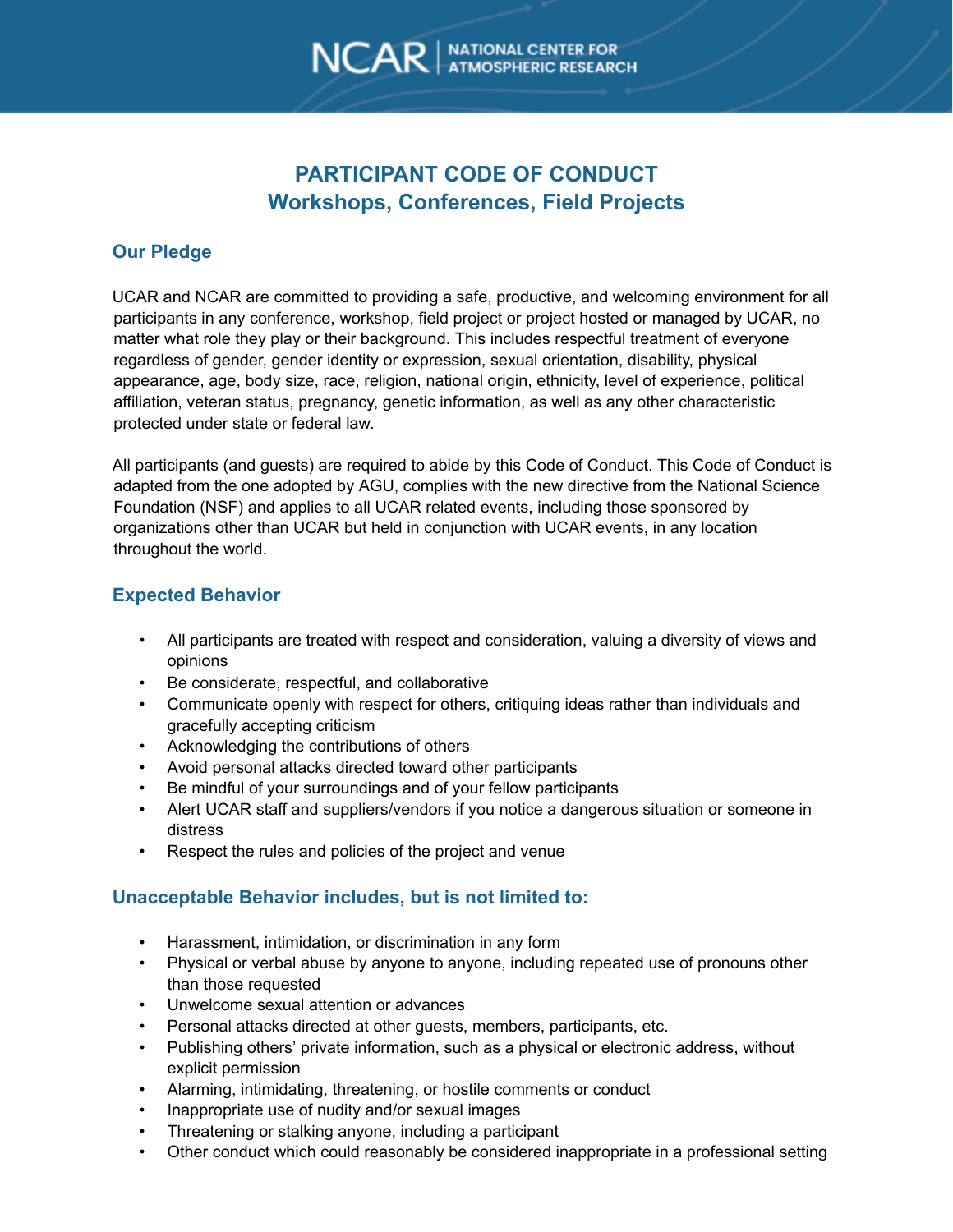### **Consequences**

- Anyone requested to stop unacceptable behavior is expected to comply immediately.
- UCAR staff (or their designee) or security/local police may take action deemed necessary and appropriate, including immediate removal from the event, conference, workshop, field project, facility without warning or refund.
- UCAR reserves the right to prohibit attendance at a future event, conference, workshop or field project.
- Notification of an infraction to a Home Institution. In cases where there has been a potentially serious policy or code of conduct violation UCAR will notify the offender's home institution.

# **Reporting Unacceptable Behavior**

If you or someone you know is subject to unacceptable and/or unwelcome behavior, or have any other concerns, please contact the on-duty points of contact for this conference, workshop, field project as identified below and who will be on-site and available by email or phone.

| $\bullet$ | on-duty point of contact<br>(name):                                                                                                                                                                                            |                |  |
|-----------|--------------------------------------------------------------------------------------------------------------------------------------------------------------------------------------------------------------------------------|----------------|--|
|           | (email:                                                                                                                                                                                                                        | ; cell number: |  |
| $\bullet$ | on-duty point of contact<br>(name):                                                                                                                                                                                            |                |  |
|           | (email: and a set of the set of the set of the set of the set of the set of the set of the set of the set of the set of the set of the set of the set of the set of the set of the set of the set of the set of the set of the | ; cell number: |  |
| $\bullet$ | on-duty point of contact<br>(name):                                                                                                                                                                                            |                |  |
|           | (email:                                                                                                                                                                                                                        | ; cell number: |  |

#### **Please note that a report to the on-duty point of contact, who is not a UCAR manager or supervisor, is NOT considered filing an official report/complaint with UCAR.**

#### **Making a report to any UCAR manager or supervisor is considered an official report to UCAR regardless of whether the manager or supervisor is located on-site or off-site.**

If you wish to file a complaint or report with UCAR, please contact:

- Lameece Erwin (lerwin@ucar.edu, w: 303-497-8711) or Neil Barker (nbarker@ucar.edu, w: 303-497-8721) in UCAR's Human Resources Department;
- Cam Brinkworth (carolyn@ucar.edu; w: 303-497-1670; c: 720-619-1459), Kristen Luna Aponte (kaponte@ucar.edu; w: 303-497-1657), or Leigh Dunewood (ldunewood@ucar.edu; w: 303-497-8844), in UCAR's Office of Diversity, Equity and Inclusion; or
- Bob Wiley (rwiley@ucar.edu; w: 303-497-8554) in UCAR's Health, Environment and Safety & Security Office.

Participants may also make an anonymous complaint through the **UCAR EthicsPoint Hotline** at https://secure.ethicspoint.com/domain/media/en/gui/58572/ or by calling **844-678-2671**, toll-free